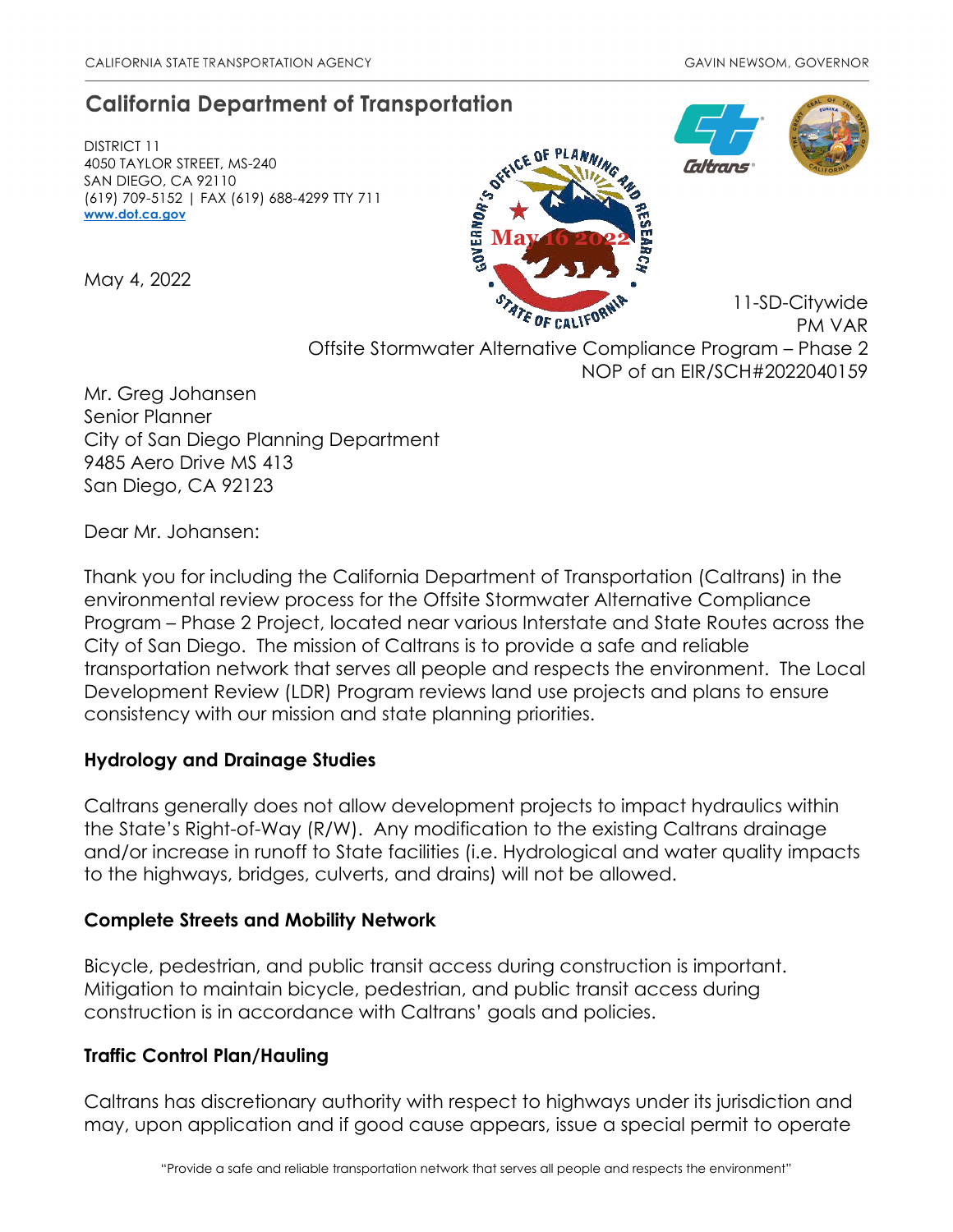Mr. Greg Johansen May 4, 2022 Page 2

or move a vehicle or combination of vehicles or special mobile equipment of a size or weight of vehicle or load exceeding the maximum limitations specified in the California Vehicle Code. The Caltrans Transportation Permits Issuance Branch is responsible for the issuance of these special transportation permits for oversize/overweight vehicles on the State Highway network. Additional information is provided online at:<http://www.dot.ca.gov/trafficops/permits/index.html>

A Traffic Control Plan (TCP) may need to be submitted to Caltrans for any proposed or anticipated impacts to the State Highway System (SHS). The TCP should cover the affected interchange(s) including the route(s) and local road(s) name, at least 30 days prior to the start of any construction. Traffic shall not be unreasonably delayed. The plan shall also outline suggested detours to use during closures, including routes and signage.

Potential impacts to the SHS facilities and traveling public from the detour, demolition and other construction activities should be discussed and addressed before work begins.

## **Environmental**

Caltrans welcomes the opportunity to be a Responsible Agency under the California Environmental Quality Act (CEQA), as we have some discretionary authority of a portion of the project that is in Caltrans' R/W through the form of an encroachment permit process. We look forward to the coordination of our efforts to ensure that Caltrans can adopt the alternative and/or mitigation measure for our R/W. We would appreciate meeting with you to discuss the elements of the EIR that Caltrans will use for our subsequent environmental compliance.

An encroachment permit will be required for any work within the Caltrans' R/W prior to construction. As part of the encroachment permit process, the applicant must provide approved final environmental documents for this project, corresponding technical studies, and necessary regulatory and resource agency permits. Specifically, CEQA determination or exemption. The supporting documents must address all environmental impacts within the Caltrans' R/W and address any impacts from avoidance and/or mitigation measures.

We recommend that this project specifically identifies and assesses potential impacts caused by the project or impacts from mitigation efforts that occur within Caltrans' R/W that includes impacts to the natural environment, infrastructure including but not limited to highways, roadways, structures, intelligent transportation systems elements, on-ramps and off-ramps, and appurtenant features including but not limited to lighting, signage, drainage, guardrail, slopes and landscaping. Caltrans is interested in